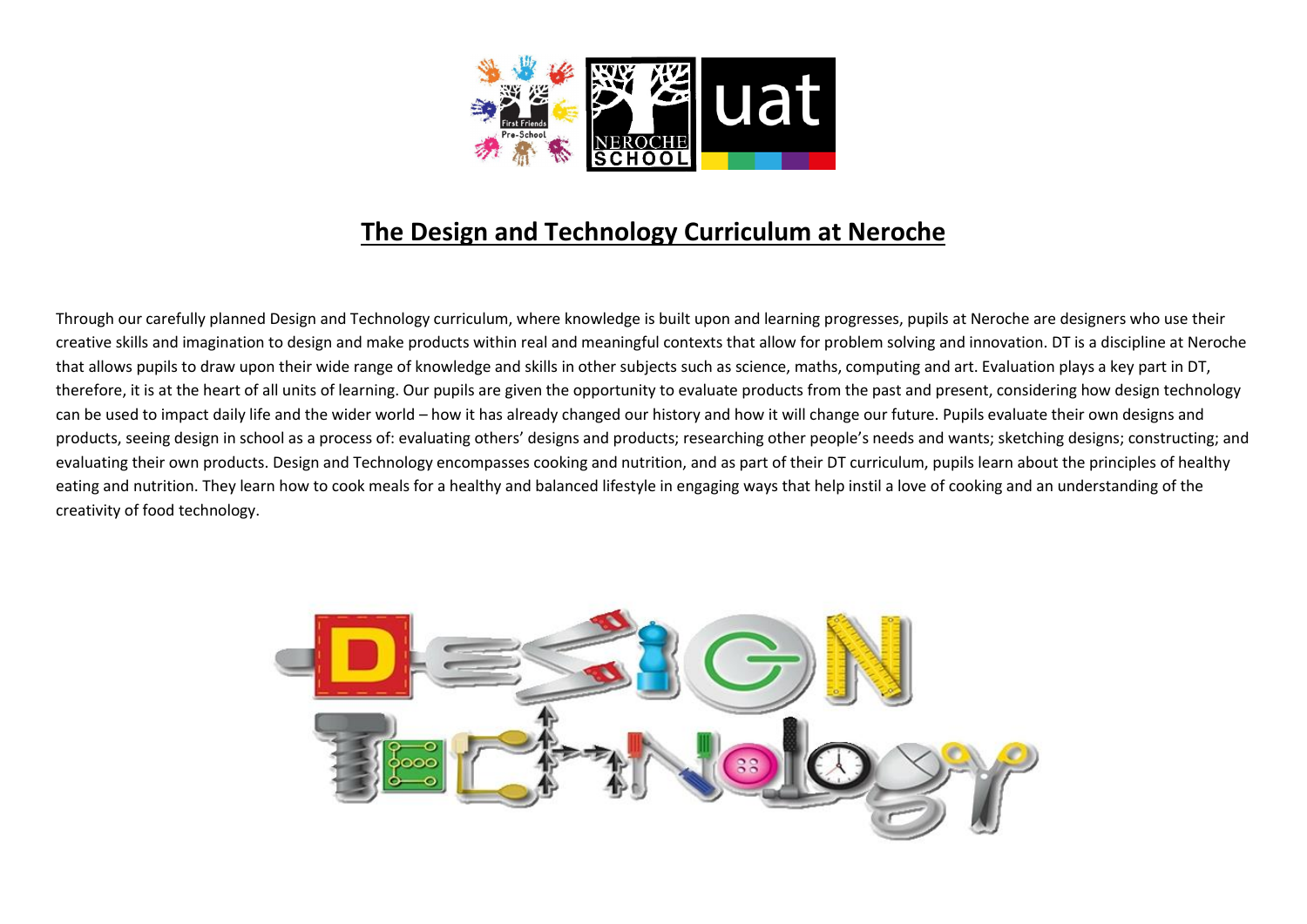Table to show each year group and objectives and programme of study statement explaining the Intent.

|                                                                                                          | <b>EYFS</b><br>At this stage of learning is not necessarily a linear process. Children's interests are at the heart of learning in the EYFS, so these are the possible themes through which<br>learning will take place.                                                                                                                                                                                                                                                                                                                                     |                                                                                                                                                                                                                                                                                                                                                                                                     |                                                                                                                                                                                                                                                                                                                                                                                                                                                                                                                                                                                                                                                                                      |                                                                                                                                                     |                                                                                                                                                                                                                                                                                                                                                                                                                                                                                                                                                                                                                                                                                                                                                                                                 |                                                                                                            |  |  |
|----------------------------------------------------------------------------------------------------------|--------------------------------------------------------------------------------------------------------------------------------------------------------------------------------------------------------------------------------------------------------------------------------------------------------------------------------------------------------------------------------------------------------------------------------------------------------------------------------------------------------------------------------------------------------------|-----------------------------------------------------------------------------------------------------------------------------------------------------------------------------------------------------------------------------------------------------------------------------------------------------------------------------------------------------------------------------------------------------|--------------------------------------------------------------------------------------------------------------------------------------------------------------------------------------------------------------------------------------------------------------------------------------------------------------------------------------------------------------------------------------------------------------------------------------------------------------------------------------------------------------------------------------------------------------------------------------------------------------------------------------------------------------------------------------|-----------------------------------------------------------------------------------------------------------------------------------------------------|-------------------------------------------------------------------------------------------------------------------------------------------------------------------------------------------------------------------------------------------------------------------------------------------------------------------------------------------------------------------------------------------------------------------------------------------------------------------------------------------------------------------------------------------------------------------------------------------------------------------------------------------------------------------------------------------------------------------------------------------------------------------------------------------------|------------------------------------------------------------------------------------------------------------|--|--|
|                                                                                                          |                                                                                                                                                                                                                                                                                                                                                                                                                                                                                                                                                              |                                                                                                                                                                                                                                                                                                                                                                                                     |                                                                                                                                                                                                                                                                                                                                                                                                                                                                                                                                                                                                                                                                                      |                                                                                                                                                     |                                                                                                                                                                                                                                                                                                                                                                                                                                                                                                                                                                                                                                                                                                                                                                                                 |                                                                                                            |  |  |
| Possible key<br>learning emphasis<br>to facilitate<br>progression<br>(alongside<br>children's interests) | All about me/starting<br>school<br>New beginnings<br>Harvest<br>Autumnal changes<br>People who help us                                                                                                                                                                                                                                                                                                                                                                                                                                                       | <b>Festivals and</b><br><b>Celebrations</b><br><b>Diwali</b><br>Bonfire night<br>Remembrance<br>Winter<br>Christmas                                                                                                                                                                                                                                                                                 | <b>Toys</b><br><b>New Year</b><br>Valentine's Day<br>Pancake Day<br>Superheroes<br><b>Teddies</b><br><b>Vehicles</b>                                                                                                                                                                                                                                                                                                                                                                                                                                                                                                                                                                 | <b>Fantasy &amp; Adventure</b><br>(Storytelling)<br>Signs of Spring<br><b>Mothering Sunday</b><br>Easter<br>Superheroes<br><b>Traditional tales</b> | <b>Science and</b><br>investigation<br>Growing plants<br><b>Animals</b><br>Insects<br><b>Dinosaurs</b><br>Changes                                                                                                                                                                                                                                                                                                                                                                                                                                                                                                                                                                                                                                                                               | <b>Places</b><br>Seaside<br>Summer<br><b>Transition to Yr1</b><br>Food around the world<br>Our environment |  |  |
|                                                                                                          |                                                                                                                                                                                                                                                                                                                                                                                                                                                                                                                                                              |                                                                                                                                                                                                                                                                                                                                                                                                     |                                                                                                                                                                                                                                                                                                                                                                                                                                                                                                                                                                                                                                                                                      | <b>Expressive Art and Design</b>                                                                                                                    |                                                                                                                                                                                                                                                                                                                                                                                                                                                                                                                                                                                                                                                                                                                                                                                                 |                                                                                                            |  |  |
| <b>KNOWLEDGE</b><br>2 year old<br>curriculum                                                             | $\bullet$<br>$\bullet$<br>$\bullet$<br>$\bullet$                                                                                                                                                                                                                                                                                                                                                                                                                                                                                                             | Experiments with ways to enclose a space, create shapes and represent actions, sounds and objects<br>Enjoys and responds to playing with colour in a variety of ways, for example combining colours<br>Uses 3D and 2D structures to explore materials and/or to express ideas<br>Uses everyday materials to explore, understand and represent their world - their ideas, interests and fascinations |                                                                                                                                                                                                                                                                                                                                                                                                                                                                                                                                                                                                                                                                                      |                                                                                                                                                     |                                                                                                                                                                                                                                                                                                                                                                                                                                                                                                                                                                                                                                                                                                                                                                                                 |                                                                                                            |  |  |
| <b>KNOWLEDGE</b><br>3 and 4 year<br>old curriculum                                                       | Explore different materials freely, to develop their ideas<br>about how to use them and what to make. Adult<br>suggestions to support their developing ideas.<br>Children to draw from their imagination and observations,<br>using shapes and lines to express their thinking.                                                                                                                                                                                                                                                                              |                                                                                                                                                                                                                                                                                                                                                                                                     | Develop their own ideas and then decide which materials<br>to use to express them, with adult support to offer<br>suggestions.<br>Begin to create closed shapes to represent objects, with<br>adult support and guidance, helping to add details                                                                                                                                                                                                                                                                                                                                                                                                                                     |                                                                                                                                                     | Join different materials with an understanding of how to<br>secure them together without adult support.<br>Independently create closed shapes with continuous lines<br>and begin to use these shapes to represent objects.<br>Spending sustained time on these activities with<br>independence (although some adult support will still be<br>required and appropriate for this stage).<br>Draw with increasing complexity and detail,<br>such as representing a face with a circle and including<br>details. Use drawing to represent ideas like movement<br>or loud noises. Show different emotions in their drawings<br>and paintings, like happiness, sadness, fear, etc. Explore<br>colour and colour mixing. Show different emotions in their<br>drawings - happiness, sadness, fear, etc. |                                                                                                            |  |  |
| <b>KNOWLEDGE</b><br><b>Reception</b><br>curriculum                                                       | Experiment and build models using larger blocks/loose<br>parts by stacking vertically and horizontally<br>Say whether they enjoyed/disliked working with different<br>tools and media<br>Explore sculpture with a range of malleable materials<br>Exploring construction materials independently and with<br>adult support.<br>Learn to work safely with a range of tools (e.g. hole-punch)<br>Explore mixing materials (e.g. clay with sticks)<br>Enjoy playing with a range of fabrics and textiles<br>Decorate a piece of fabric<br>Work from imagination |                                                                                                                                                                                                                                                                                                                                                                                                     | Experiment and build models using smaller blocks, to build<br>a stable structure to express their ideas<br>Say what they have done when working on their own<br>artwork and constructions<br>Use junk modelling materials in a planned way<br>Comparing indirectly: children can then move on to using<br>one thing to compare with two others, if, for example,<br>asked to put things in order of height, weight or capacity.<br>Explore relief printing in sand, clay and playdough<br>Plan with an adult to use materials to then construct with<br>more independence<br>Arrange and glue materials to different background (e.g.<br>fabric to wooden spoons to make characters) |                                                                                                                                                     | Using their increasing knowledge, create models using<br>materials, blocks and tools to create different types of<br>structures in order to express their ideas<br>Identify skills/concepts they found challenging and how<br>they tried to overcome these<br>Work in groups to make something, in order to allow for<br>creative collaboration, sharing ideas, resources and skills.<br>Plan and use construction materials and tools to use and<br>create independently<br>Make choices about the materials they use when<br>constructing and creating artwork                                                                                                                                                                                                                                |                                                                                                            |  |  |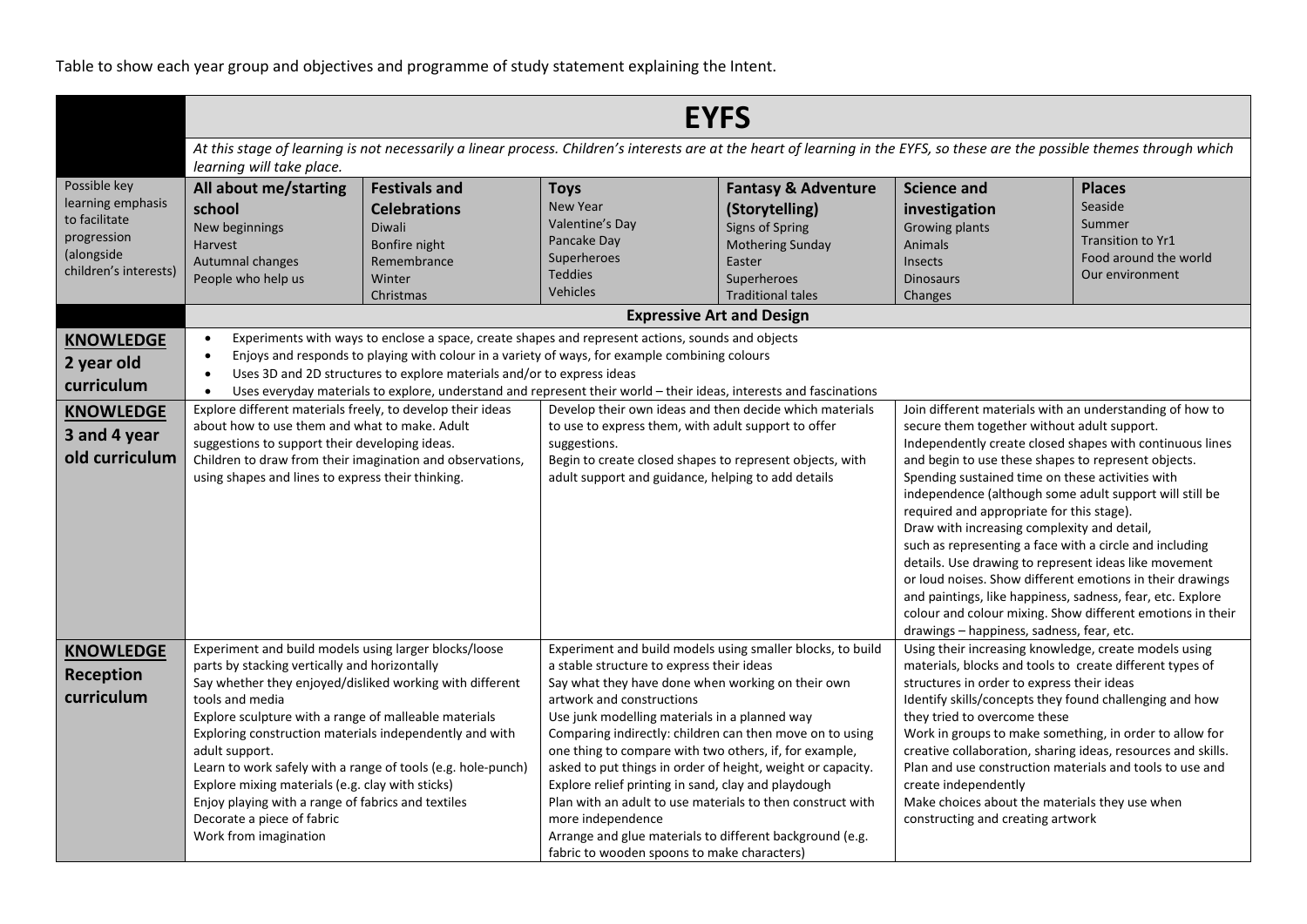| <b>KNOWLEDGE</b>                                                     | <b>ELG: Expressive Arts and Design - Creating with Materials</b>                                                                                                                                                                                                                                                                                                                                                                                                                                                                                                                                                                                                                                                                         |                                                                                                                                                                                                                                                                                                                                                                                                                                                                                                                                                                       |                                                                                                                                                                                                                                                                                                                                                                                                                                                                                                                                                                                                                                                                                                                                          |  |  |  |  |  |  |
|----------------------------------------------------------------------|------------------------------------------------------------------------------------------------------------------------------------------------------------------------------------------------------------------------------------------------------------------------------------------------------------------------------------------------------------------------------------------------------------------------------------------------------------------------------------------------------------------------------------------------------------------------------------------------------------------------------------------------------------------------------------------------------------------------------------------|-----------------------------------------------------------------------------------------------------------------------------------------------------------------------------------------------------------------------------------------------------------------------------------------------------------------------------------------------------------------------------------------------------------------------------------------------------------------------------------------------------------------------------------------------------------------------|------------------------------------------------------------------------------------------------------------------------------------------------------------------------------------------------------------------------------------------------------------------------------------------------------------------------------------------------------------------------------------------------------------------------------------------------------------------------------------------------------------------------------------------------------------------------------------------------------------------------------------------------------------------------------------------------------------------------------------------|--|--|--|--|--|--|
| <b>Reception ELG</b>                                                 | Children at the expected level of development will:                                                                                                                                                                                                                                                                                                                                                                                                                                                                                                                                                                                                                                                                                      |                                                                                                                                                                                                                                                                                                                                                                                                                                                                                                                                                                       |                                                                                                                                                                                                                                                                                                                                                                                                                                                                                                                                                                                                                                                                                                                                          |  |  |  |  |  |  |
|                                                                      | Safely use and explore a variety of materials, tools and techniques, experimenting with colour, design, texture, form and function                                                                                                                                                                                                                                                                                                                                                                                                                                                                                                                                                                                                       |                                                                                                                                                                                                                                                                                                                                                                                                                                                                                                                                                                       |                                                                                                                                                                                                                                                                                                                                                                                                                                                                                                                                                                                                                                                                                                                                          |  |  |  |  |  |  |
|                                                                      | Share their creations, explaining the process they have used                                                                                                                                                                                                                                                                                                                                                                                                                                                                                                                                                                                                                                                                             |                                                                                                                                                                                                                                                                                                                                                                                                                                                                                                                                                                       |                                                                                                                                                                                                                                                                                                                                                                                                                                                                                                                                                                                                                                                                                                                                          |  |  |  |  |  |  |
|                                                                      | Make use of props and materials when role playing characters in narratives and stories.                                                                                                                                                                                                                                                                                                                                                                                                                                                                                                                                                                                                                                                  |                                                                                                                                                                                                                                                                                                                                                                                                                                                                                                                                                                       |                                                                                                                                                                                                                                                                                                                                                                                                                                                                                                                                                                                                                                                                                                                                          |  |  |  |  |  |  |
|                                                                      |                                                                                                                                                                                                                                                                                                                                                                                                                                                                                                                                                                                                                                                                                                                                          | Year 1                                                                                                                                                                                                                                                                                                                                                                                                                                                                                                                                                                |                                                                                                                                                                                                                                                                                                                                                                                                                                                                                                                                                                                                                                                                                                                                          |  |  |  |  |  |  |
|                                                                      | <b>Learning Opportunity 1</b><br><b>Learning Opportunity 3</b><br><b>Learning Opportunity 2</b>                                                                                                                                                                                                                                                                                                                                                                                                                                                                                                                                                                                                                                          |                                                                                                                                                                                                                                                                                                                                                                                                                                                                                                                                                                       |                                                                                                                                                                                                                                                                                                                                                                                                                                                                                                                                                                                                                                                                                                                                          |  |  |  |  |  |  |
| Unit of<br><b>Learning</b>                                           | <b>Stable Structures</b>                                                                                                                                                                                                                                                                                                                                                                                                                                                                                                                                                                                                                                                                                                                 | <b>Seaside Snacks</b>                                                                                                                                                                                                                                                                                                                                                                                                                                                                                                                                                 | <b>Machines</b>                                                                                                                                                                                                                                                                                                                                                                                                                                                                                                                                                                                                                                                                                                                          |  |  |  |  |  |  |
| Purpose /<br>intent of the<br>unit                                   | To explore toy homes, thinking about their uses and<br>purposes. To represent their own ideas for a toy dragon<br>home through labelled drawings, talking about what<br>they want to make, in relation to the set design brief<br>and their research. To make a list and choose the<br>materials and tools they will use, from a selection. To<br>create a product, applying their knowledge of materials<br>to make a structure stiffer.                                                                                                                                                                                                                                                                                                | To design a seaside picnic based on the basic<br>principles of a healthy diet. To create a basic recipe,<br>using drawings and labels.                                                                                                                                                                                                                                                                                                                                                                                                                                | To explore moving transport toys and how they work.<br>To represent their own ideas for a vehicle through<br>labelled drawings, talking about what they want to<br>make, in relation to the set design brief and their<br>research. To make a list and choose the materials and<br>tools they will use, from a selection. To create a<br>product, applying their knowledge of moving parts.                                                                                                                                                                                                                                                                                                                                              |  |  |  |  |  |  |
| <b>KNOWLEDGE</b><br><b>National</b><br><b>Curriculum</b><br>coverage | Design<br>Design purposeful, functional, appealing products for<br>themselves and other users based on design criteria<br>Generate, develop, model and communicate their ideas<br>through talking, drawing, templates, mock-ups and, where<br>appropriate, information and communication technology<br>Make<br>Select from and use a range of tools and equipment to<br>perform practical tasks<br>Select from and use a wide range of materials and<br>components according to their characteristics<br>Evaluate<br>Explore and evaluate a range of existing products<br>Evaluate their ideas and products against design criteria<br><b>Technical knowledge</b><br>Explore and use of wheels and axis mechanisms in their<br>products. | As part of their work with food, pupils should be<br>taught how to cook and apply the principles of<br>nutrition and healthy eating. Instilling a love of<br>cooking in pupils will also open a door to one of the<br>great expressions of human creativity. Learning how<br>to cook is a crucial life skill that enables pupils to feed<br>themselves and others affordably and well, now and<br>in later life.<br>Pupils should be taught to<br>- Use the basic principles of a healthy and varied diet<br>- To prepare dishes understand where food comes<br>from. | Design<br>Design purposeful, functional, appealing products for<br>themselves and other users based on design criteria<br>Generate, develop, model and communicate their ideas<br>through talking, drawing, templates, mock-ups and, where<br>appropriate, information and communication technology<br>Make<br>Select from and use a range of tools and equipment to<br>perform practical tasks<br>Select from and use a wide range of materials and<br>components according to their characteristics<br>Evaluate<br>Explore and evaluate a range of existing products<br>Evaluate their ideas and products against design criteria<br><b>Technical knowledge</b><br>Explore and use of wheels and axis mechanisms in their<br>products. |  |  |  |  |  |  |
| <b>Outcome of the</b><br>learning<br>opportunity                     | To create a stable structure of a dragon home for the<br>class pet dragon to live in, evaluating its use against<br>the agreed design brief.                                                                                                                                                                                                                                                                                                                                                                                                                                                                                                                                                                                             | To design and prepare a healthy picnic for us to take<br>on our trip to the seaside.                                                                                                                                                                                                                                                                                                                                                                                                                                                                                  | To make a toy vehicle with a moving part.                                                                                                                                                                                                                                                                                                                                                                                                                                                                                                                                                                                                                                                                                                |  |  |  |  |  |  |
| <b>Specific</b><br>vocabulary<br>linked to the<br>unit of learning   | Cut, fold, join, fix, structure, wall, tower, framework, weak, strong,<br>base, top, underneath, side, edge, surface, thinner, thicker, corner,<br>point, straight, curved, wood, plastic, circle, triangle, square,<br>rectangle, cuboid, cube, cylinder, planning, investigating design,<br>evaluate, make, user, purpose, ideas, product.<br>Progression of Skills - Key DT skills will be taught and developed alongside the DT knowledge within these units of learning. The pre requisite skills needed for this each of learning need to be built upon                                                                                                                                                                            | Fruit and vegetable names, names of equipment and<br>utensils, sensory vocabulary e.g. soft, juicy, crunchy, sweet,<br>sticky, smooth, sharp, crisp, sour, hard flesh, skin, seed,<br>pip, core, slicing, peeling, cutting, squeezing, healthy diet,<br>choosing, ingredients.                                                                                                                                                                                                                                                                                        | Planning, investigating design, evaluate, make, user,<br>purpose, ideas, product, vehicle, wheel, axle, axle holder,<br>chassis, body, cab assembling, cutting, joining, shaping,<br>finishing, fixed, free, moving, mechanism names of tools,<br>equipment and materials used                                                                                                                                                                                                                                                                                                                                                                                                                                                           |  |  |  |  |  |  |
|                                                                      | and evident in planning. The progression of skills table at the bottom of this document demonstrates how these skills are built upon over time.                                                                                                                                                                                                                                                                                                                                                                                                                                                                                                                                                                                          |                                                                                                                                                                                                                                                                                                                                                                                                                                                                                                                                                                       |                                                                                                                                                                                                                                                                                                                                                                                                                                                                                                                                                                                                                                                                                                                                          |  |  |  |  |  |  |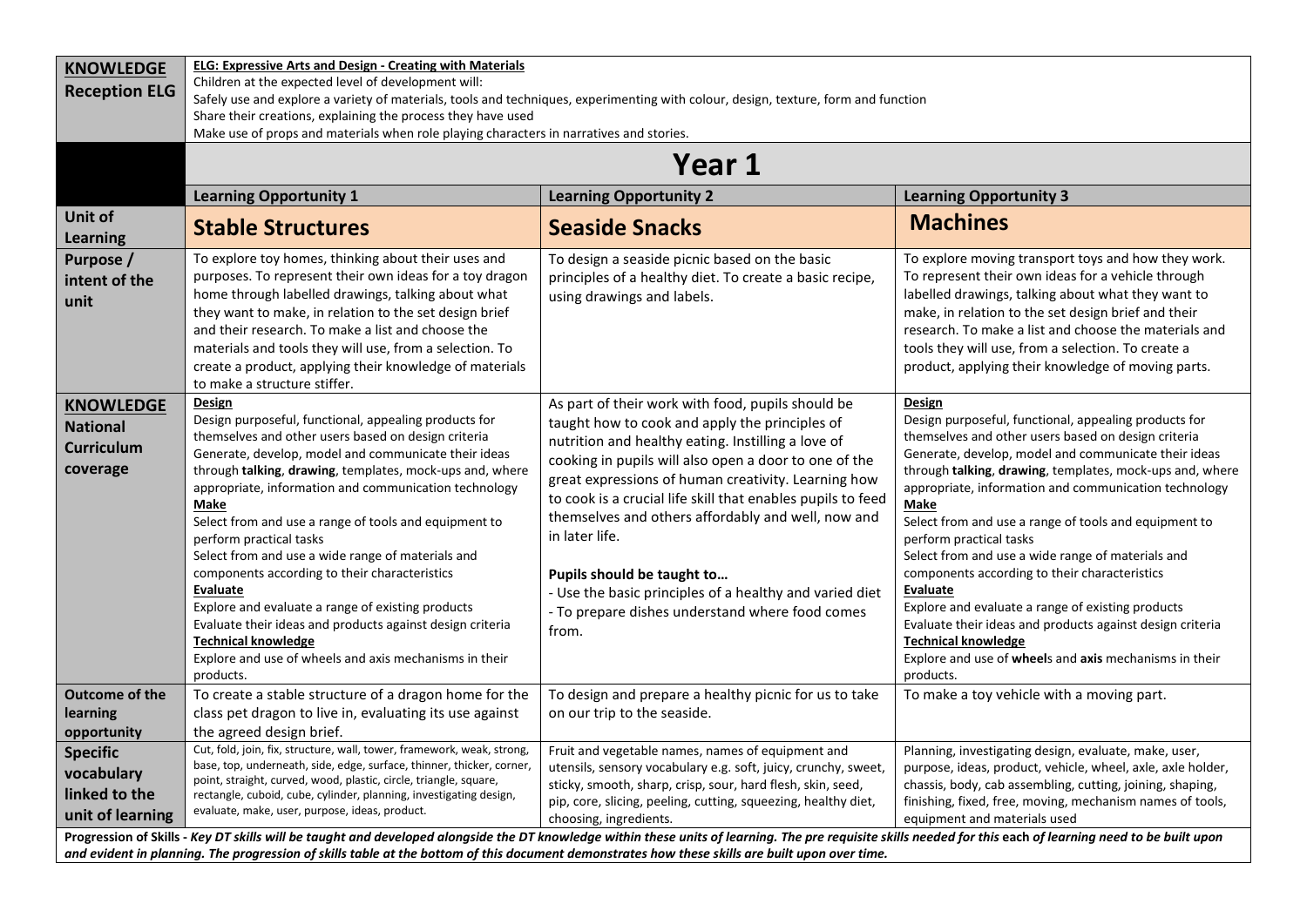|                                                                      | Year 2                                                                                                                                                                                                                                                                                                                                                                                                                                                                                                                                                                                                                                                                                        |                                                                                                                                                                                                                                                                                                                                                                                                                                                                                                                                                                                                                                                                                                                                                             |                                                                                                                                                                                                                                                                                                                                                                                                                                                                                                                                                                                                |  |  |  |  |  |
|----------------------------------------------------------------------|-----------------------------------------------------------------------------------------------------------------------------------------------------------------------------------------------------------------------------------------------------------------------------------------------------------------------------------------------------------------------------------------------------------------------------------------------------------------------------------------------------------------------------------------------------------------------------------------------------------------------------------------------------------------------------------------------|-------------------------------------------------------------------------------------------------------------------------------------------------------------------------------------------------------------------------------------------------------------------------------------------------------------------------------------------------------------------------------------------------------------------------------------------------------------------------------------------------------------------------------------------------------------------------------------------------------------------------------------------------------------------------------------------------------------------------------------------------------------|------------------------------------------------------------------------------------------------------------------------------------------------------------------------------------------------------------------------------------------------------------------------------------------------------------------------------------------------------------------------------------------------------------------------------------------------------------------------------------------------------------------------------------------------------------------------------------------------|--|--|--|--|--|
|                                                                      | <b>Learning Opportunity 1</b>                                                                                                                                                                                                                                                                                                                                                                                                                                                                                                                                                                                                                                                                 | <b>Learning Opportunity 2</b>                                                                                                                                                                                                                                                                                                                                                                                                                                                                                                                                                                                                                                                                                                                               | <b>Learning Opportunity 3</b>                                                                                                                                                                                                                                                                                                                                                                                                                                                                                                                                                                  |  |  |  |  |  |
| Unit of<br><b>Learning</b>                                           | <b>Moving minibeasts</b>                                                                                                                                                                                                                                                                                                                                                                                                                                                                                                                                                                                                                                                                      | <b>Delightful Decorations</b>                                                                                                                                                                                                                                                                                                                                                                                                                                                                                                                                                                                                                                                                                                                               | <b>Fantastic Food</b>                                                                                                                                                                                                                                                                                                                                                                                                                                                                                                                                                                          |  |  |  |  |  |
| Purpose /<br>intent of the<br>unit                                   | To explore how different mechanisms produce<br>different types of movement. To develop<br>techniques in designing, cutting, joining,<br>shaping, finishing and creating moving parts.                                                                                                                                                                                                                                                                                                                                                                                                                                                                                                         | To explore, design and create a textile-based<br>Christmas/winter decoration using a fabric material.<br>To represent their own ideas in designs and products.<br>To develop their techniques in joining 2 pieces of<br>fabric together and explore finishing techniques.                                                                                                                                                                                                                                                                                                                                                                                                                                                                                   | To explore foods and dishes that are linked to<br>traditional African dishes found in Kenya. To<br>prepare dishes based on the principles of<br>healthy eating.                                                                                                                                                                                                                                                                                                                                                                                                                                |  |  |  |  |  |
| <b>KNOWLEDGE</b><br><b>National</b><br><b>Curriculum</b><br>coverage | Design<br>Design purposeful, functional, appealing products for<br>themselves and other users based on design criteria<br>Generate, develop, model and communicate their ideas<br>through drawing and templates<br>Make<br>Select from and use a range of tools and equipment to<br>perform practical tasks<br>Select from and use a wide range of materials and<br>components<br>Evaluate<br>Explore and evaluate a range of existing products<br>Evaluate their ideas and products against design criteria<br><b>Technical knowledge</b><br>* build structures, exploring how they can be made<br>stronger, stiffer and more stable<br>Explore and use levers and sliders in their products | Design<br>Design purposeful, functional, appealing products for<br>themselves and other users based on design criteria<br>Generate, develop, model and communicate their ideas<br>through talking, drawing, templates, mock-ups and,<br>where appropriate, information and communication<br>technology<br>Make<br>Select from and use a range of tools and equipment to<br>perform practical tasks [for example, cutting, shaping,<br>joining and finishing]<br>Select from and use a wide range of materials<br>Evaluate<br>Explore and evaluate a range of existing products<br>Evaluate their ideas and products against design criteria<br>Technical knowledge<br>Build structures, exploring how they can be made<br>stronger, stiffer and more stable | (linked to African culture)<br>As part of their work with food, pupils should be taught<br>how to cook and apply the principles of nutrition and<br>healthy eating. Instilling a love of cooking in pupils will<br>also open a door to one of the great expressions of<br>human creativity. Learning how to cook is a crucial life<br>skill that enables pupils to feed themselves and others<br>affordably and well, now and in later life.<br>Pupils should be taught to<br>- Use the basic principles of a healthy and varied diet<br>- To prepare dishes understand where food comes from. |  |  |  |  |  |
| <b>Outcome of the</b><br>learning<br>opportunity                     | To create and evaluate a minibeasts with a<br>moving part.                                                                                                                                                                                                                                                                                                                                                                                                                                                                                                                                                                                                                                    | To create and evaluate a Christmas/winter<br>decoration to sell and a Christmas fair/sale.                                                                                                                                                                                                                                                                                                                                                                                                                                                                                                                                                                                                                                                                  | To make and evaluate a dish to serve their<br>parents at an end of unit safari experience.                                                                                                                                                                                                                                                                                                                                                                                                                                                                                                     |  |  |  |  |  |
| <b>Specific</b><br>vocabulary<br>linked to the<br>unit of learning   | Investigating, planning, design, make, evaluate,<br>user, purpose, ideas, design criteria, product,<br>function, assembling, cutting, joining, shaping,<br>finishing, fixed, free, moving, mechanism names<br>of tools, equipment and materials used,                                                                                                                                                                                                                                                                                                                                                                                                                                         | Investigating, planning, design, make, evaluate,<br>user, purpose, ideas, design criteria, product,<br>function, joining and finishing techniques, tools,<br>fabrics and components, template, pattern<br>pieces, mark out, join, decorate, finish                                                                                                                                                                                                                                                                                                                                                                                                                                                                                                          | Fruit and vegetable names, names of equipment<br>and utensils, sensory vocabulary e.g. soft, juicy,<br>crunchy, sweet, sticky, smooth, sharp, crisp,<br>sour, hard flesh, skin, seed, pip, core, slicing,<br>peeling, cutting, squeezing, healthy diet,<br>choosing, ingredients.                                                                                                                                                                                                                                                                                                              |  |  |  |  |  |
|                                                                      |                                                                                                                                                                                                                                                                                                                                                                                                                                                                                                                                                                                                                                                                                               | Progression of Skills - Key DT skills will be taught and developed alongside the DT knowledge within these units of learning. The pre requisite skills needed for this each of learning need to be built upon<br>and evident in planning. The progression of skills table at the bottom of this document demonstrates how these skills are built upon over time.                                                                                                                                                                                                                                                                                                                                                                                            |                                                                                                                                                                                                                                                                                                                                                                                                                                                                                                                                                                                                |  |  |  |  |  |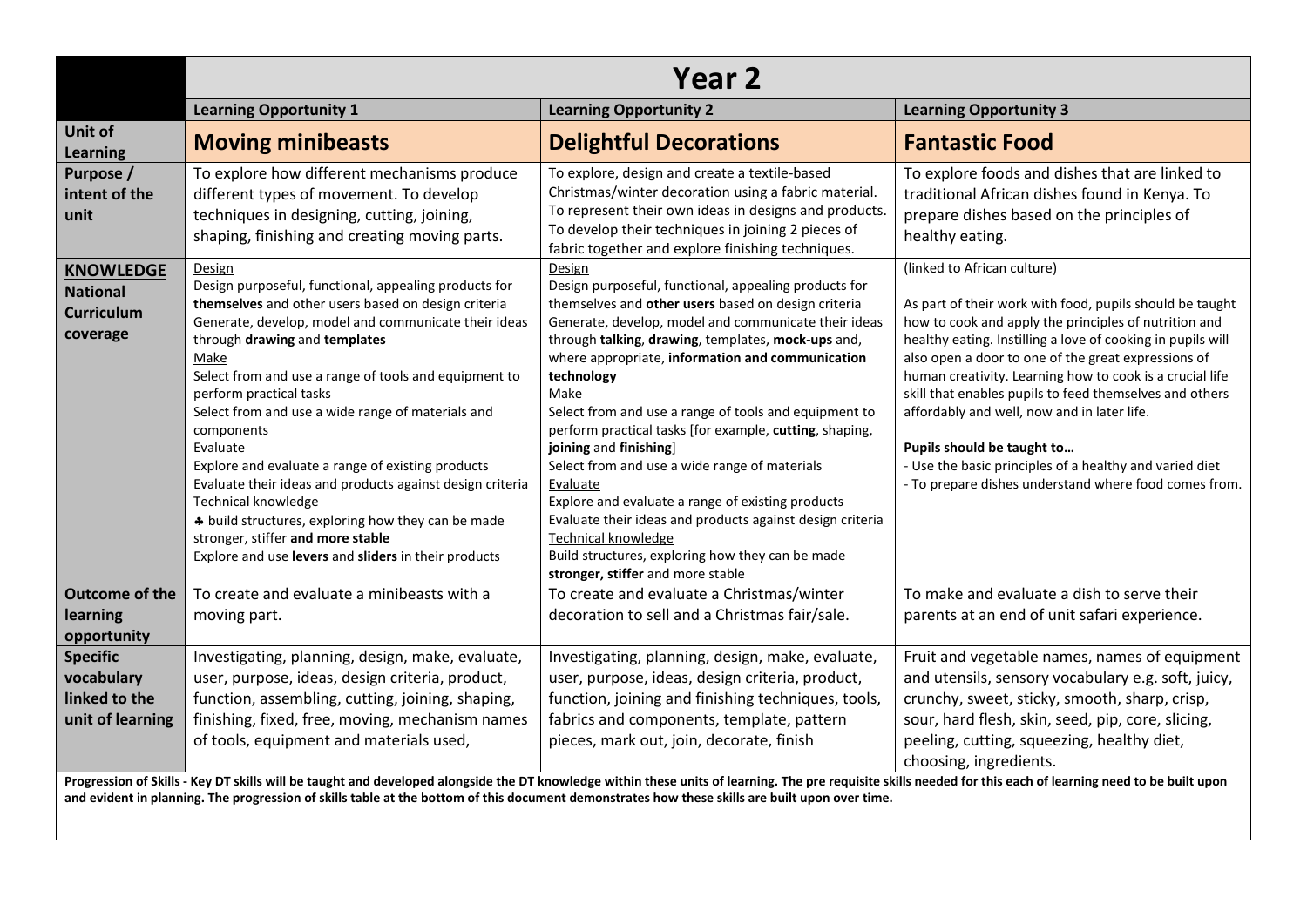|                                                                      | Year <sub>3</sub>                                                                                                                                                                                                                                                                                                                                                                                                                                                                                                                                                                                                                                                                                                                                                                                                                       |                                                                                                                                                                                                                                                                                                                                                                                                                                                                                                                                                                                                                                                                                                                     |                                                                                                                                                                                                                                                                                                                                                                                                                                                                                                                                                                                                                                                                                                                                                                                                                          |  |  |  |  |  |
|----------------------------------------------------------------------|-----------------------------------------------------------------------------------------------------------------------------------------------------------------------------------------------------------------------------------------------------------------------------------------------------------------------------------------------------------------------------------------------------------------------------------------------------------------------------------------------------------------------------------------------------------------------------------------------------------------------------------------------------------------------------------------------------------------------------------------------------------------------------------------------------------------------------------------|---------------------------------------------------------------------------------------------------------------------------------------------------------------------------------------------------------------------------------------------------------------------------------------------------------------------------------------------------------------------------------------------------------------------------------------------------------------------------------------------------------------------------------------------------------------------------------------------------------------------------------------------------------------------------------------------------------------------|--------------------------------------------------------------------------------------------------------------------------------------------------------------------------------------------------------------------------------------------------------------------------------------------------------------------------------------------------------------------------------------------------------------------------------------------------------------------------------------------------------------------------------------------------------------------------------------------------------------------------------------------------------------------------------------------------------------------------------------------------------------------------------------------------------------------------|--|--|--|--|--|
|                                                                      | <b>Learning Opportunity 1</b>                                                                                                                                                                                                                                                                                                                                                                                                                                                                                                                                                                                                                                                                                                                                                                                                           | <b>Learning Opportunity 2</b>                                                                                                                                                                                                                                                                                                                                                                                                                                                                                                                                                                                                                                                                                       | <b>Learning Opportunity 3</b>                                                                                                                                                                                                                                                                                                                                                                                                                                                                                                                                                                                                                                                                                                                                                                                            |  |  |  |  |  |
| Unit of<br><b>Learning</b>                                           | <b>Packaging</b>                                                                                                                                                                                                                                                                                                                                                                                                                                                                                                                                                                                                                                                                                                                                                                                                                        | <b>Seasonal Food</b>                                                                                                                                                                                                                                                                                                                                                                                                                                                                                                                                                                                                                                                                                                | <b>Shadow Puppets</b>                                                                                                                                                                                                                                                                                                                                                                                                                                                                                                                                                                                                                                                                                                                                                                                                    |  |  |  |  |  |
| Purpose /<br>intent of the<br>unit                                   | To research existing packaging and evaluate its use. To<br>develop and use their knowledge of how to construct<br>strong, stiff structures. To develop and use their knowledge<br>of nets of cubes and cuboids to create a new form of<br>packaging product.                                                                                                                                                                                                                                                                                                                                                                                                                                                                                                                                                                            | To gain an understanding of British food that is available all<br>year around and British food which is seasonal. To know<br>how food is grown, produced and processed in Britain. To<br>know how fish, meat and can vegetables form part of a<br>healthy diet, considering people's individual views.                                                                                                                                                                                                                                                                                                                                                                                                              | Using their knowledge of light and shadows from their<br>work in science, create shadow puppets with mechanisms<br>that link and include levers. Be able to distinguish between<br>loose and fixed pivots.                                                                                                                                                                                                                                                                                                                                                                                                                                                                                                                                                                                                               |  |  |  |  |  |
| <b>KNOWLEDGE</b><br><b>National</b><br><b>Curriculum</b><br>coverage | Design<br>Use research and develop design criteria to inform the<br>design of innovative, functional, appealing products that<br>are fit for purpose, aimed at particular individuals or<br>groups<br>Generate, develop, model and communicate their ideas<br>through discussion, annotated sketches and prototypes<br>Make<br>Select from and use a wider range of tools and equipment<br>to perform practical tasks accurately<br>Select from and use a wider range of materials and<br>components<br>Evaluate<br>Investigate and analyse a range of existing products<br>Evaluate their ideas and products against their own design<br>criteria and consider the views of others to improve their<br>work<br>Technical knowledge<br>Apply their understanding of how to strengthen, stiffen<br>and reinforce more complex structures | As part of their work with food, pupils should be taught<br>how to cook and apply the principles of nutrition and<br>healthy eating. Instilling a love of cooking in pupils will also<br>open a door to one of the great expressions of human<br>creativity. Learning how to cook is a crucial life skill that<br>enables pupils to feed themselves and others affordably<br>and well, now and in later life.<br>Understand and apply the principles of a healthy and<br>varied diet<br>Prepare and cook a variety of predominantly savoury<br>dishes using a range of cooking techniques<br>Understand seasonality, and know where and how a<br>variety of ingredients are grown, reared, caught and<br>processed. | Design<br>Use research and develop design criteria to inform the<br>design of innovative, functional, appealing products that<br>are fit for purpose, aimed at particular individuals or<br>groups<br>Generate, develop, model and communicate their ideas<br>through discussion, annotated sketches and prototypes<br>Make<br>Select from and use a wider range of tools and equipment<br>to perform practical tasks accurately<br>Select from and use a wider range of materials and<br>components<br>Evaluate<br>Investigate and analyse a range of existing products<br>Evaluate their ideas and products against their own design<br>criteria and consider the views of others to improve their<br>work<br>Technical knowledge<br>* understand and use mechanical systems in their<br>products: levers and linkages |  |  |  |  |  |
| <b>Outcome of the</b><br>learning<br>opportunity                     | To create and evaluate packaging made from recycled<br>products.                                                                                                                                                                                                                                                                                                                                                                                                                                                                                                                                                                                                                                                                                                                                                                        | To create a healthy, balanced meal using seasonal food<br>from a market/supermarket.                                                                                                                                                                                                                                                                                                                                                                                                                                                                                                                                                                                                                                | Create shadow puppets with moving parts to create a<br>shadow puppet play to perform to the children in<br>preschool.                                                                                                                                                                                                                                                                                                                                                                                                                                                                                                                                                                                                                                                                                                    |  |  |  |  |  |
| <b>Specific</b><br>vocabulary<br>linked to the<br>unit of learning   | User, purpose, design, model, evaluate, prototype,<br>annotated sketch, functional, innovative, investigate, label,<br>drawing, function, planning, design criteria, annotated<br>sketch, appealing, shell structure, three-dimensional (3-D)<br>shape, net, cube, cuboid, prism, vertex, edge, face, length,<br>width, breadth, capacity, marking out, scoring, shaping,<br>tabs, adhesives, joining, assemble, accuracy, material, stiff,<br>strong, reduce, reuse, recycle, corrugating, ribbing,<br>laminating, font, lettering, text, graphics, decision                                                                                                                                                                                                                                                                           | Name of products, names of equipment, utensils,<br>techniques and ingredients texture, taste, sweet, sour, hot,<br>spicy, appearance, smell, preference, greasy, moist, cook,<br>fresh, savoury, hygienic, edible, grown, reared, caught,<br>frozen, tinned, processed, seasonal, harvested<br>healthy/varied diet.                                                                                                                                                                                                                                                                                                                                                                                                 | User, purpose, design, model, evaluate, prototype,<br>annotated sketch, functional, innovative, investigate, label,<br>drawing, function, planning, design criteria, annotated<br>sketch, appealing, mechanism, lever, linkage, pivot, slot,<br>bridge, guide system, input, process, output linear, rotary                                                                                                                                                                                                                                                                                                                                                                                                                                                                                                              |  |  |  |  |  |
|                                                                      | Progression of Skills - Key DT skills will be taught and developed alongside the DT knowledge within these units of learning. The pre requisite skills needed for this each of learning need to be built upon<br>and evident in planning. The progression of skills table at the bottom of this document demonstrates how these skills are built upon over time.                                                                                                                                                                                                                                                                                                                                                                                                                                                                        |                                                                                                                                                                                                                                                                                                                                                                                                                                                                                                                                                                                                                                                                                                                     |                                                                                                                                                                                                                                                                                                                                                                                                                                                                                                                                                                                                                                                                                                                                                                                                                          |  |  |  |  |  |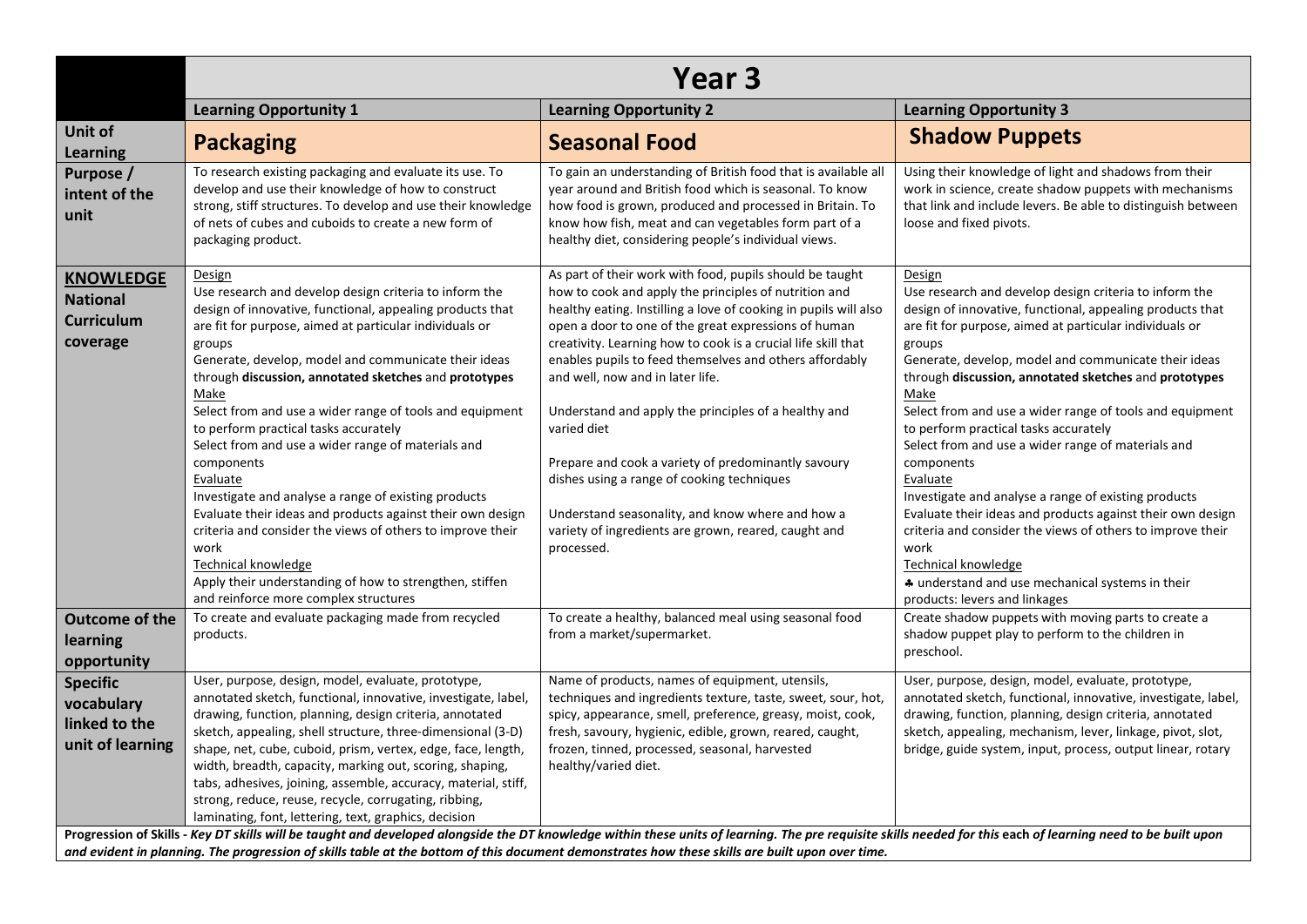|                                                                      | Year 4                                                                                                                                                                                                                                                                                                                                                                                                                                                                                                                                                                                                                                                                                                                                                          |                                                                                                                                                                                                                                                                                                                                                                                                                                                                                                                                                                                                                                                                                                                                                                                                                                                 |                                                                                                                                                                                                                                                                                                                                                                                                                                                                                                                                                                                                                                                                                                                        |  |  |  |  |  |
|----------------------------------------------------------------------|-----------------------------------------------------------------------------------------------------------------------------------------------------------------------------------------------------------------------------------------------------------------------------------------------------------------------------------------------------------------------------------------------------------------------------------------------------------------------------------------------------------------------------------------------------------------------------------------------------------------------------------------------------------------------------------------------------------------------------------------------------------------|-------------------------------------------------------------------------------------------------------------------------------------------------------------------------------------------------------------------------------------------------------------------------------------------------------------------------------------------------------------------------------------------------------------------------------------------------------------------------------------------------------------------------------------------------------------------------------------------------------------------------------------------------------------------------------------------------------------------------------------------------------------------------------------------------------------------------------------------------|------------------------------------------------------------------------------------------------------------------------------------------------------------------------------------------------------------------------------------------------------------------------------------------------------------------------------------------------------------------------------------------------------------------------------------------------------------------------------------------------------------------------------------------------------------------------------------------------------------------------------------------------------------------------------------------------------------------------|--|--|--|--|--|
|                                                                      | <b>Learning Opportunity 1</b>                                                                                                                                                                                                                                                                                                                                                                                                                                                                                                                                                                                                                                                                                                                                   | <b>Learning Opportunity 2</b>                                                                                                                                                                                                                                                                                                                                                                                                                                                                                                                                                                                                                                                                                                                                                                                                                   | <b>Learning Opportunity 3</b>                                                                                                                                                                                                                                                                                                                                                                                                                                                                                                                                                                                                                                                                                          |  |  |  |  |  |
| Unit of<br><b>Learning</b>                                           | <b>Storybooks</b>                                                                                                                                                                                                                                                                                                                                                                                                                                                                                                                                                                                                                                                                                                                                               | <b>Money Containers</b>                                                                                                                                                                                                                                                                                                                                                                                                                                                                                                                                                                                                                                                                                                                                                                                                                         | <b>South American Food</b>                                                                                                                                                                                                                                                                                                                                                                                                                                                                                                                                                                                                                                                                                             |  |  |  |  |  |
| Purpose /<br>intent of the<br>unit                                   | To explore existing products, evaluating and researching<br>their use.<br>To understand and use lever and linkage mechanisms,<br>distinguishing between fixed and loose pivots.                                                                                                                                                                                                                                                                                                                                                                                                                                                                                                                                                                                 | To develop and use their knowledge of how to construct<br>strong, stiff structures. To develop and use their knowledge<br>of nets of cubes and cuboids to create a money container.                                                                                                                                                                                                                                                                                                                                                                                                                                                                                                                                                                                                                                                             | To know how to use appropriate equipment and utensils to<br>prepare and combine food from another culture. To know<br>about a range of fresh and processed ingredients<br>appropriate for their product, and whether they are grown,<br>reared or caught. To know and use relevant technical and<br>sensory vocabulary appropriately.                                                                                                                                                                                                                                                                                                                                                                                  |  |  |  |  |  |
| <b>KNOWLEDGE</b><br><b>National</b><br><b>Curriculum</b><br>coverage | Design<br>Use research and develop design criteria to inform the<br>design of innovative, functional, appealing products that<br>are fit for purpose, aimed at particular individuals or<br>groups<br>Generate, develop, model and communicate their ideas<br>through discussion, annotated sketches and prototypes<br>Make<br>Select from and use a wider range of tools and equipment<br>to perform practical tasks<br>Evaluate<br>Investigate and analyse a range of existing products<br>Evaluate their ideas and products against their own design<br>criteria and consider the views of others to improve their<br>work<br><b>Technical knowledge</b><br>Apply their understanding of how to strengthen, stiffen<br>and reinforce more complex structures | Design<br>Use research and develop design criteria to inform the<br>design of innovative, functional, appealing products that<br>are fit for purpose, aimed at particular individuals or<br>groups. Generate, develop, model and communicate their<br>ideas through discussion, annotated sketches and<br>computer-aided design<br>Make<br>Select from and use a wider range of tools and equipment<br>to perform practical tasks<br>Select from and use a wider range of according to their<br>functional properties and aesthetic qualities<br>Evaluate<br>Investigate and analyse a range of existing products<br>Evaluate their ideas and products against their own design<br>criteria and consider the views of others to improve their<br>work<br>Understand how key individuals in design and technology<br>have helped shape the world | As part of their work with food, pupils should be<br>taught how to cook and apply the principles of<br>nutrition and healthy eating. Instilling a love of<br>cooking in pupils will also open a door to one of the<br>great expressions of human creativity. Learning how<br>to cook is a crucial life skill that enables pupils to feed<br>themselves and others affordably and well, now and<br>in later life.<br>Understand and apply the principles of a healthy and<br>varied diet<br>Prepare and cook a variety of predominantly savoury<br>dishes using a range of cooking techniques<br>Understand seasonality, and know where and how a<br>variety of ingredients are grown, reared, caught and<br>processed. |  |  |  |  |  |
| <b>Outcome of the</b><br>learning<br>opportunity                     | To create a storybook with a moving part/pop-<br>out aspect.                                                                                                                                                                                                                                                                                                                                                                                                                                                                                                                                                                                                                                                                                                    | To make a money container using recycled<br>materials, following a design brief.                                                                                                                                                                                                                                                                                                                                                                                                                                                                                                                                                                                                                                                                                                                                                                | To create a healthy dish based on ingredients<br>from a South American country.                                                                                                                                                                                                                                                                                                                                                                                                                                                                                                                                                                                                                                        |  |  |  |  |  |
| <b>Specific</b><br>vocabulary<br>linked to the<br>unit of learning   | Evaluating, design brief design criteria, innovative,<br>prototype, user, purpose, function, prototype, design<br>criteria, innovative, appealing, design brief, planning,<br>annotated sketch, sensory evaluations, mechanism,<br>lever, linkage, pivot, slot, bridge, guide system, input,<br>process, output linear, rotary.                                                                                                                                                                                                                                                                                                                                                                                                                                 | Evaluating, design brief design criteria, innovative,<br>prototype, user, purpose, function, prototype, design<br>criteria, innovative, appealing, design brief, planning,<br>annotated sketch, sensory evaluations, shell structure,<br>three-dimensional (3-D) shape, net, cube, cuboid, prism,<br>vertex, edge, face, length, width, breadth, capacity,<br>marking out, scoring, shaping, tabs, adhesives, joining,<br>assemble, accuracy, material, stiff, strong, reduce, reuse,<br>recycle, corrugating, ribbing, laminating, font, lettering,<br>text, graphics, decision,                                                                                                                                                                                                                                                               | Name of products, names of equipment, utensils,<br>techniques and ingredients texture, taste, sweet,<br>sour, hot, spicy, appearance, smell, preference,<br>greasy, moist, cook, fresh, savoury, hygienic, edible,<br>grown, reared, caught, frozen, tinned, processed,<br>seasonal, harvested healthy/varied diet.                                                                                                                                                                                                                                                                                                                                                                                                    |  |  |  |  |  |
|                                                                      | and evident in planning. The progression of skills table at the bottom of this document demonstrates how these skills are built upon over time.                                                                                                                                                                                                                                                                                                                                                                                                                                                                                                                                                                                                                 | Progression of Skills - Key DT skills will be taught and developed alongside the DT knowledge within these units of learning. The pre requisite skills needed for this each of learning need to be built upon                                                                                                                                                                                                                                                                                                                                                                                                                                                                                                                                                                                                                                   |                                                                                                                                                                                                                                                                                                                                                                                                                                                                                                                                                                                                                                                                                                                        |  |  |  |  |  |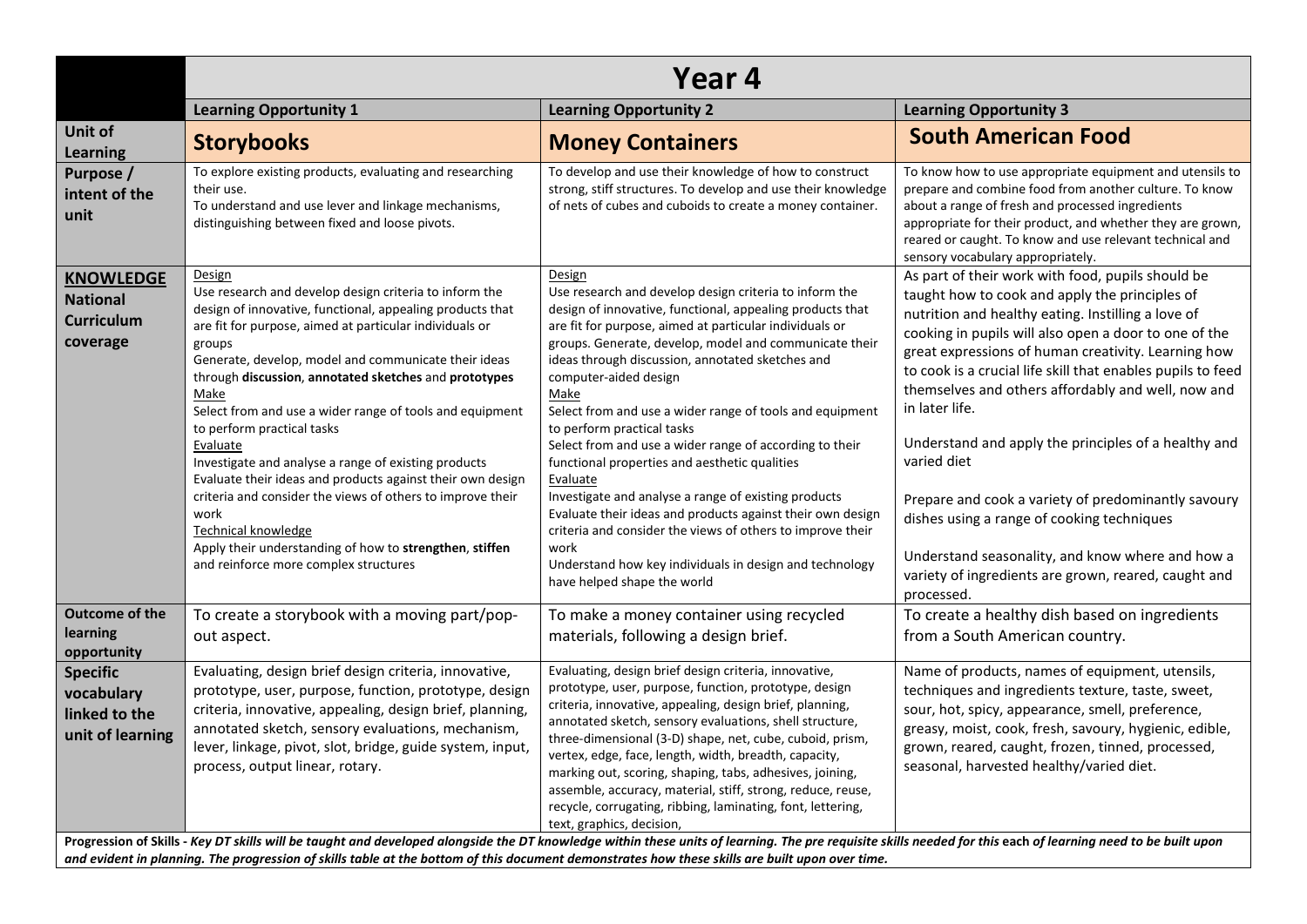|                                                                      | Year 5                                                                                                                                                                                                                                                                                                                                                                                                                                                                                                                                                                                                                                                                                                                                                                                                                              |                                                                                                                                                                                                                                                                                                                                                                                                                                                                                                                                                                                                                                                                                                                        |                                                                                                                                                                                                                                                                                                                                                                                                                                                                                                                                                                                                                                                                                           |  |  |  |  |  |
|----------------------------------------------------------------------|-------------------------------------------------------------------------------------------------------------------------------------------------------------------------------------------------------------------------------------------------------------------------------------------------------------------------------------------------------------------------------------------------------------------------------------------------------------------------------------------------------------------------------------------------------------------------------------------------------------------------------------------------------------------------------------------------------------------------------------------------------------------------------------------------------------------------------------|------------------------------------------------------------------------------------------------------------------------------------------------------------------------------------------------------------------------------------------------------------------------------------------------------------------------------------------------------------------------------------------------------------------------------------------------------------------------------------------------------------------------------------------------------------------------------------------------------------------------------------------------------------------------------------------------------------------------|-------------------------------------------------------------------------------------------------------------------------------------------------------------------------------------------------------------------------------------------------------------------------------------------------------------------------------------------------------------------------------------------------------------------------------------------------------------------------------------------------------------------------------------------------------------------------------------------------------------------------------------------------------------------------------------------|--|--|--|--|--|
|                                                                      | <b>Learning Opportunity 1</b>                                                                                                                                                                                                                                                                                                                                                                                                                                                                                                                                                                                                                                                                                                                                                                                                       | <b>Learning Opportunity 2</b>                                                                                                                                                                                                                                                                                                                                                                                                                                                                                                                                                                                                                                                                                          | <b>Learning Opportunity 3</b>                                                                                                                                                                                                                                                                                                                                                                                                                                                                                                                                                                                                                                                             |  |  |  |  |  |
| Unit of<br><b>Learning</b>                                           | <b>Funky Furnishings</b>                                                                                                                                                                                                                                                                                                                                                                                                                                                                                                                                                                                                                                                                                                                                                                                                            | <b>Great British Dishes</b>                                                                                                                                                                                                                                                                                                                                                                                                                                                                                                                                                                                                                                                                                            | <b>Building Bridges</b>                                                                                                                                                                                                                                                                                                                                                                                                                                                                                                                                                                                                                                                                   |  |  |  |  |  |
| Purpose /<br>intent of the<br>unit                                   | To investigate and analyse different furnishings.<br>Explore different ways of joining fabric, developing<br>sewing skills. Understand how fabrics can be<br>strengthened, stiffened and reinforced where<br>appropriate. To explore how to create fastenings.                                                                                                                                                                                                                                                                                                                                                                                                                                                                                                                                                                      | Know how to use utensils and equipment including<br>heat sources to prepare and cook food. Further<br>understand about seasonality in relation to British<br>food products and the source of different food<br>products. To know how to plan and shop for a meal<br>in order to plan and prepare an affordable meal.                                                                                                                                                                                                                                                                                                                                                                                                   | Understand how to strengthen, stiffen and reinforce<br>3-D frameworks, including pillars and beams which<br>are used to span gaps, and trusses which are used to<br>strengthen bridges.                                                                                                                                                                                                                                                                                                                                                                                                                                                                                                   |  |  |  |  |  |
| <b>KNOWLEDGE</b><br><b>National</b><br><b>Curriculum</b><br>coverage | Design<br>Use research and develop design criteria to inform the<br>design of innovative, functional, appealing products that<br>are fit for purpose, aimed at particular individuals or<br>groups<br>Generate, develop, model and communicate their ideas<br>through discussion, annotated sketches, pattern pieces and<br>computer-aided design<br>Make<br>Select from and use a wider range of tools and equipment<br>to perform practical tasks accurately<br>Select from and use a wider range of materials and<br>components, including textiles, according to their<br>functional properties and aesthetic qualities<br>Evaluate<br>Investigate and analyse a range of existing products<br>Evaluate their ideas and products against their own design<br>criteria and consider the views of others to improve their<br>work | As part of their work with food, pupils should be<br>taught how to cook and apply the principles of<br>nutrition and healthy eating. Instilling a love of<br>cooking in pupils will also open a door to one of the<br>great expressions of human creativity. Learning how<br>to cook is a crucial life skill that enables pupils to feed<br>themselves and others affordably and well, now and<br>in later life.<br>Understand and apply the principles of a healthy and<br>varied diet<br>Prepare and cook a variety of predominantly savoury<br>dishes using a range of cooking techniques<br>Understand seasonality, and know where and how a<br>variety of ingredients are grown, reared, caught and<br>processed. | Design<br>Use research and develop design criteria to inform the<br>design of innovative, functional, appealing products that<br>are fit for purpose, aimed at particular individuals or<br>groups<br>Generate, develop, model and communicate their ideas<br>through discussion, annotated sketches, cross-sectional<br>and exploded diagrams, prototypes, pattern pieces and<br>computer-aided design<br>Evaluate<br>Evaluate their ideas and products against their own design<br>criteria and consider the views of others to improve their<br>work<br><b>Technical Knowledge</b><br>Apply their understanding of how to strengthen, stiffen<br>and reinforce more complex structures |  |  |  |  |  |
| <b>Outcome of the</b><br>learning<br>opportunity                     | To design and make a cushion cover with a<br>fastening.                                                                                                                                                                                                                                                                                                                                                                                                                                                                                                                                                                                                                                                                                                                                                                             | To research, plan, buy, prepare and cook a<br>British dish that requires a heat source to make.                                                                                                                                                                                                                                                                                                                                                                                                                                                                                                                                                                                                                        | To create a model bridge for Year 1 to use in<br>when playing with vehicles as part of their<br>History learning about transport.                                                                                                                                                                                                                                                                                                                                                                                                                                                                                                                                                         |  |  |  |  |  |
| <b>Specific</b><br>vocabulary<br>linked to the<br>unit of learning   | Seam, wadding, reinforce, right side, wrong side,<br>hem, template, pattern pieces, name of textiles and<br>fastenings used, pins, needles, thread, fastenings,<br>design decisions, functionality, authentic, user,<br>purpose, design specification, design brief,<br>innovative, research, evaluate, design criteria,<br>annotate, evaluate, mock-up, prototype                                                                                                                                                                                                                                                                                                                                                                                                                                                                  | Ingredients, yeast, dough, bran, flour, wholemeal,<br>unleavened, baking soda, spice, herbs fat, sugar,<br>carbohydrate, protein, vitamins, nutrients, nutrition,<br>healthy, varied, gluten, dairy, allergy, intolerance,<br>savoury, source, seasonality utensils, combine, fold,<br>knead, stir, pour, mix, rubbing in, whisk, beat, roll<br>out, shape, sprinkle, crumble.                                                                                                                                                                                                                                                                                                                                         | Frame structure, stiffen, strengthen, reinforce,<br>triangulation, stability, shape, join, temporary,<br>permanent, design decisions, functionality,<br>authentic, user, purpose, design specification, design<br>brief, innovative, research, evaluate, design criteria,<br>annotate, evaluate, mock-up, prototype                                                                                                                                                                                                                                                                                                                                                                       |  |  |  |  |  |
|                                                                      | Progression of Skills - Key DT skills will be taught and developed alongside the DT knowledge within these units of learning. The pre requisite skills needed for this each of learning need to be built upon<br>and evident in planning. The progression of skills table at the bottom of this document demonstrates how these skills are built upon over time.                                                                                                                                                                                                                                                                                                                                                                                                                                                                    |                                                                                                                                                                                                                                                                                                                                                                                                                                                                                                                                                                                                                                                                                                                        |                                                                                                                                                                                                                                                                                                                                                                                                                                                                                                                                                                                                                                                                                           |  |  |  |  |  |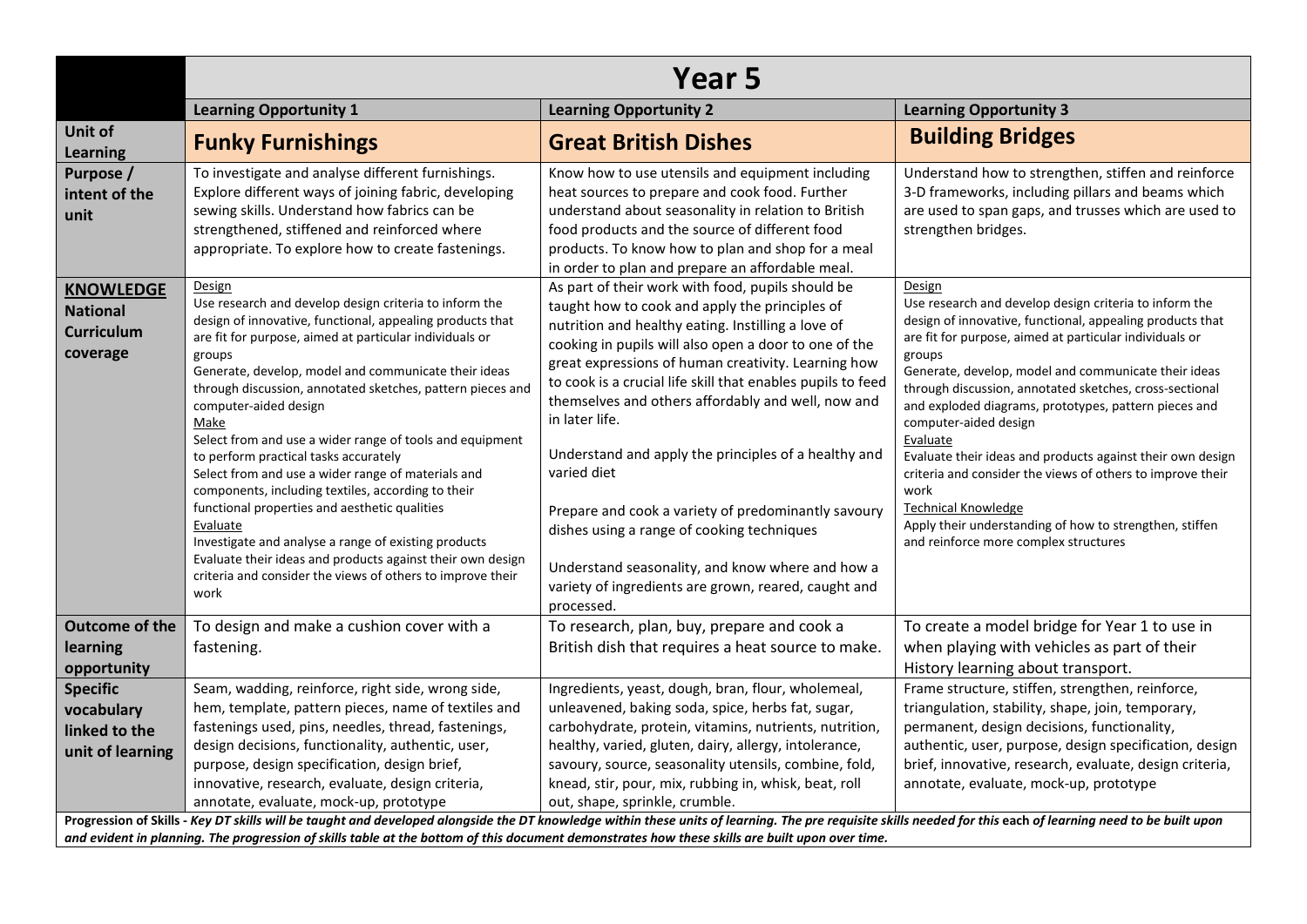|                                                                      | Year <sub>6</sub>                                                                                                                                                                                                                                                                                                                                                                                                                                                                                                                                                                                                                                                                                                   |                                                                                                                                                                                                                                                                                                                                                                                                                                                                                                                                                                                                                                                                                                                                                                                                                                   |                                                                                                                                                                                                                                                                                                                                                                                                                                                                                                                                                                                                                                                                                                                                                                                                  |  |  |  |  |  |
|----------------------------------------------------------------------|---------------------------------------------------------------------------------------------------------------------------------------------------------------------------------------------------------------------------------------------------------------------------------------------------------------------------------------------------------------------------------------------------------------------------------------------------------------------------------------------------------------------------------------------------------------------------------------------------------------------------------------------------------------------------------------------------------------------|-----------------------------------------------------------------------------------------------------------------------------------------------------------------------------------------------------------------------------------------------------------------------------------------------------------------------------------------------------------------------------------------------------------------------------------------------------------------------------------------------------------------------------------------------------------------------------------------------------------------------------------------------------------------------------------------------------------------------------------------------------------------------------------------------------------------------------------|--------------------------------------------------------------------------------------------------------------------------------------------------------------------------------------------------------------------------------------------------------------------------------------------------------------------------------------------------------------------------------------------------------------------------------------------------------------------------------------------------------------------------------------------------------------------------------------------------------------------------------------------------------------------------------------------------------------------------------------------------------------------------------------------------|--|--|--|--|--|
|                                                                      | <b>Learning Opportunity 1</b>                                                                                                                                                                                                                                                                                                                                                                                                                                                                                                                                                                                                                                                                                       | <b>Learning Opportunity 2</b>                                                                                                                                                                                                                                                                                                                                                                                                                                                                                                                                                                                                                                                                                                                                                                                                     | <b>Learning Opportunity 3</b>                                                                                                                                                                                                                                                                                                                                                                                                                                                                                                                                                                                                                                                                                                                                                                    |  |  |  |  |  |
| Unit of<br><b>Learning</b>                                           | <b>Burgers</b>                                                                                                                                                                                                                                                                                                                                                                                                                                                                                                                                                                                                                                                                                                      | <b>Shelters</b>                                                                                                                                                                                                                                                                                                                                                                                                                                                                                                                                                                                                                                                                                                                                                                                                                   | <b>Fairgrounds</b>                                                                                                                                                                                                                                                                                                                                                                                                                                                                                                                                                                                                                                                                                                                                                                               |  |  |  |  |  |
| Purpose /<br>intent of the<br>unit                                   | To know about the nutritional value of certain food types.<br>Know how to use utensils and equipment including heat<br>sources to prepare and cook food. To know how to plan<br>and shop for a meal in order to plan and prepare an<br>affordable, sustainably produced meal.                                                                                                                                                                                                                                                                                                                                                                                                                                       | To investigate a range of shelters, considering and<br>evaluating how materials and textiles are selected, joined<br>and reinforced to make them stable and suitable.                                                                                                                                                                                                                                                                                                                                                                                                                                                                                                                                                                                                                                                             | Explore and evaluate a range of existing products. Linking<br>with learning in science, investigate ways of using electrical<br>motors to create rotating parts. Investigate stable<br>structures with moving mechanisms. Draw upon research<br>to design a model fairground ride with a moving element.                                                                                                                                                                                                                                                                                                                                                                                                                                                                                         |  |  |  |  |  |
| <b>KNOWLEDGE</b><br><b>National</b><br><b>Curriculum</b><br>coverage | As part of their work with food, pupils should be taught<br>how to cook and apply the principles of nutrition and<br>healthy eating. Instilling a love of cooking in pupils will also<br>open a door to one of the great expressions of human<br>creativity. Learning how to cook is a crucial life skill that<br>enables pupils to feed themselves and others affordably<br>and well, now and in later life.<br>Understand and apply the principles of a healthy and<br>varied diet<br>Prepare and cook a variety of predominantly savoury<br>dishes using a range of cooking techniques<br>Understand seasonality, and know where and how a<br>variety of ingredients are grown, reared, caught and<br>processed. | Design<br>Use research and develop design criteria to inform the<br>design of innovative, functional, appealing products that<br>are fit for purpose, aimed at particular individuals or<br>groups<br>Generate, develop, model and communicate their ideas<br>Make<br>Select from and use a wider range of tools and equipment<br>to perform practical tasks accurately<br>Select from and use a wider range of materials and<br>components according to their functional properties and<br>aesthetic qualities<br>Evaluate<br>Investigate and analyse a range of existing products<br>Evaluate their ideas and products against their own design<br>criteria and consider the views of others to improve their<br>work<br>KS2 - apply their understanding of how to strengthen,<br>stiffen and reinforce more complex structures | Design<br>Use research and develop design criteria to inform the<br>design of innovative, functional, appealing products that<br>are fit for purpose, aimed at particular individuals or<br>groups<br>Generate, develop, model and communicate their ideas<br>Make<br>Select from and use a wider range of tools and equipment<br>Select from and use a wider range of materials and<br>components<br>Evaluate<br>Investigate and analyse a range of existing products<br>Evaluate their ideas and products against their own design<br>criteria and consider the views of others to improve their<br>work<br>Technical knowledge<br>Apply their understanding of how to strengthen, stiffen<br>and reinforce more complex structures<br>Understand and use mechanical systems in their products |  |  |  |  |  |
| <b>Outcome of the</b><br>learning<br>opportunity                     | Create burgers, including sauces and side dishes<br>that are nutritionally valued and sustainably<br>sources.                                                                                                                                                                                                                                                                                                                                                                                                                                                                                                                                                                                                       | To design and make a prototype for a modern<br>"air-raid" shelter, linking their learning to WW2.                                                                                                                                                                                                                                                                                                                                                                                                                                                                                                                                                                                                                                                                                                                                 | Understand and use electrical systems in their products<br>To create a mini light-up fairground ride that has<br>a moving part.                                                                                                                                                                                                                                                                                                                                                                                                                                                                                                                                                                                                                                                                  |  |  |  |  |  |
| <b>Specific</b><br>vocabulary<br>linked to the<br>unit of learning   | Ingredients, yeast, dough, bran, flour,<br>wholemeal, unleavened, baking soda, spice,<br>herbs fat, sugar, carbohydrate, protein,<br>vitamins, nutrients, nutrition, healthy, varied,<br>gluten, dairy, allergy, intolerance, savoury,<br>source, seasonality utensils, combine, fold,<br>knead, stir, pour, mix, rubbing in, whisk, beat,<br>roll out, shape, sprinkle, crumble.                                                                                                                                                                                                                                                                                                                                   | Frame structure, stiffen, strengthen, reinforce,<br>triangulation, stability, shape, join, temporary,<br>permanent, function, innovative, design<br>specification, design brief, user, purpose design<br>brief, design specification, prototype, annotated<br>sketch, purpose, user, innovation, research,<br>functional, mock-up, prototype                                                                                                                                                                                                                                                                                                                                                                                                                                                                                      | Frame structure, stiffen, strengthen, reinforce,<br>triangulation, stability, shape, join, temporary, permanent,<br>function, innovative, design specification, design brief,<br>user, purpose design brief, design specification, prototype,<br>annotated sketch, purpose, user, innovation, research,<br>functional, mock-up, prototype, reed switch, toggle switch,<br>push-to-make switch, push-to-break switch, tilt switch,<br>bulb, bulb holder, battery, battery holder, USB cable, wire,<br>insulator, conductor, crocodile clip control, program,<br>system, input device, output device, circuit                                                                                                                                                                                      |  |  |  |  |  |
|                                                                      | and evident in planning. The progression of skills table at the bottom of this document demonstrates how these skills are built upon over time.                                                                                                                                                                                                                                                                                                                                                                                                                                                                                                                                                                     | Progression of Skills - Key DT skills will be taught and developed alongside the DT knowledge within these units of learning. The pre requisite skills needed for this each of learning need to be built upon                                                                                                                                                                                                                                                                                                                                                                                                                                                                                                                                                                                                                     |                                                                                                                                                                                                                                                                                                                                                                                                                                                                                                                                                                                                                                                                                                                                                                                                  |  |  |  |  |  |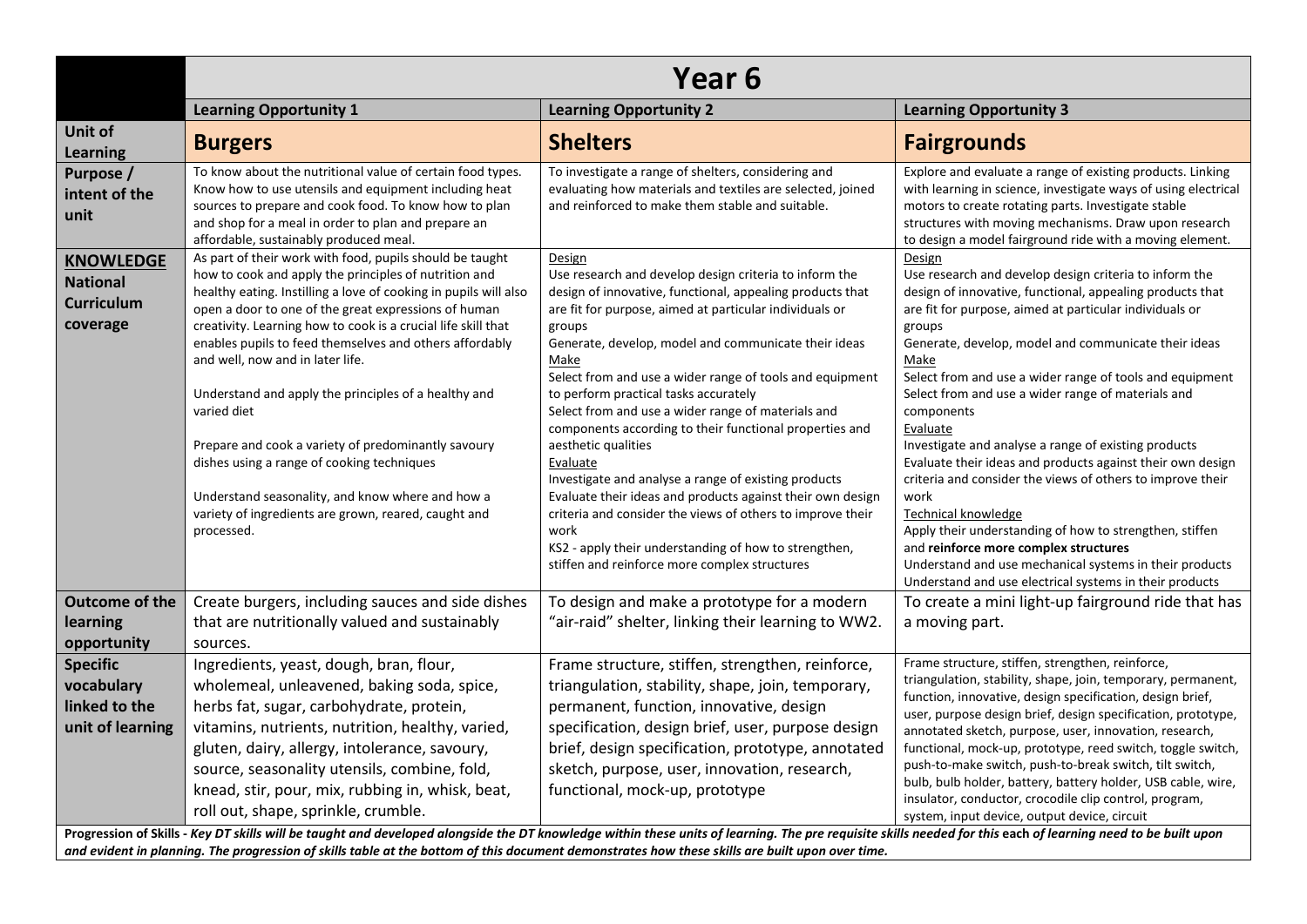## Knowledge and Skills Progression EYFS-Year 6.

| <b>EYFS</b>               | <b>Skills</b>      | Year 1                                         | Year 2                                 | Year 3                                      | Year 4                                               | Year 5                                         | Year 6                                            |
|---------------------------|--------------------|------------------------------------------------|----------------------------------------|---------------------------------------------|------------------------------------------------------|------------------------------------------------|---------------------------------------------------|
| <b>Characteristics of</b> | <b>Designing</b>   | Design appealing                               | Generate ideas based on                | Generate realistic ideas                    | Generate and clarify ideas                           | Generate innovative ideas                      | Use research using                                |
| <b>Effective Learning</b> |                    | products for a particular                      | simple design criteria and             | through discussion and                      | through discussion with                              | through research                               | surveys, interviews,                              |
| Show curiosity about      | (generating ideas) | user based on simple                           | their own experiences,                 | design criteria for an                      | peers to develop design                              | including surveys,                             | questionnaires and web-                           |
|                           |                    | design criteria.                               | explaining what they                   | appealing, functional                       | criteria to inform the                               | interviews and                                 | based resources. to                               |
| objects, events and       |                    | Generate initial ideas and                     | could make.                            | product fit for purpose                     | design of products that                              | questionnaires and                             | develop a design                                  |
| people                    |                    | design criteria through                        | Develop, model and                     | and specific user/s.                        | are fit for purpose, aimed                           | discussion with peers to                       | specification for a range                         |
| Questions why things      |                    | own experiences.                               | communicate their ideas                | Use annotated sketches,                     | at particular individuals or                         | develop a design brief                         | of functional products.                           |
| happen                    |                    | Develop and                                    | through talking, mock-ups              | prototypes, final product                   | groups.                                              | and criteria for a design                      | Develop a simple design                           |
| Engage in open-ended      |                    | communicate these ideas                        | and drawings.                          | sketches and pattern                        | Use annotated sketches                               | specification.                                 | specification to guide the                        |
| activity                  |                    | through talk and drawings                      |                                        | pieces; communication                       | and appropriate                                      | Design purposeful,                             | development of their                              |
| Thinking of ideas         |                    | and mock ups where                             |                                        | technology, such as web-                    | information and                                      | functional, appealing                          | ideas and products,                               |
| Find ways to solve        |                    | relevant.                                      |                                        | based recipes, to develop                   | communication                                        | products for the intended                      | taking account of                                 |
| problems / find new       |                    |                                                |                                        | and communicate ideas.                      | technology, such as web-                             | user that are fit for                          | constraints including                             |
| ways to do things /       |                    |                                                |                                        |                                             | based recipes, to develop                            | purpose based on a                             | time, resources and cost.                         |
| test their ideas Use      |                    |                                                |                                        |                                             | and communicate ideas.<br>Generate, develop, model   | simple design<br>specification.                | Generate and develop<br>innovative ideas and      |
|                           |                    |                                                |                                        |                                             | and communicate                                      | Develop and                                    | share and clarify these                           |
| senses to explore the     |                    |                                                |                                        |                                             | realistic ideas through                              | communicate ideas                              | through discussion.                               |
| world around them         |                    |                                                |                                        |                                             | discussion and, as                                   | through discussion,                            | Communicate ideas                                 |
| Create simple             |                    |                                                |                                        |                                             | appropriate, annotated                               | annotated drawings,                            | through annotated                                 |
| representations of        |                    |                                                |                                        |                                             | sketches, cross-sectional                            | exploded drawings and                          | sketches, pictorial                               |
| events, people and        |                    |                                                |                                        |                                             | and exploded diagrams.                               | drawings from different                        | representations of                                |
| objects                   |                    |                                                |                                        |                                             |                                                      | views. and, where                              | electrical circuits or circuit                    |
| Planning, making          |                    |                                                |                                        |                                             |                                                      | appropriate, computer-                         | diagrams.                                         |
| decisions about how to    |                    |                                                |                                        |                                             |                                                      | aided design                                   |                                                   |
| approach a task, solve    | <b>Making</b>      | Select and use simple                          | Plan by suggesting what                | Plan the main stages of                     | Order the main stages of                             | Produce detailed lists of                      | Formulate a step-by-step                          |
| a problem and reach a     |                    | utensils, tools and                            | to do next.                            | making.                                     | making.                                              | equipment and fabrics                          | plan to guide making,                             |
| goal                      |                    | equipment to perform a                         | Select and use tools,                  | Select from and use a                       | Select and use appropriate                           | relevant to their tasks                        | listing tools, equipment,                         |
| Checking how well         |                    | job e.g. peel, cut, slice,                     | equipment, skills and                  | range of appropriate                        | tools to measure, mark out,<br>cut, score, shape and | Write a step-by-step plan,                     | materials and                                     |
| their activities are      |                    | squeeze, grate and chop                        | techniques to perform                  | utensils, tools and                         | combine with some                                    | including a list of                            | components.                                       |
| going                     |                    | safely; marking out,                           | practical tasks, explaining            | equipment with some                         | accuracy related to their                            | resources required.                            | Competently select from                           |
| Changing strategy as      |                    | cutting, joining and                           | their choices.                         | accuracy related to their                   | products.                                            | Select from and use, a                         | and use appropriate tools                         |
| needed Reviewing how      |                    | finishing; cut, shape and                      | Select new and materials,              | product.                                    | Explain their choice of                              | range of appropriate                           | to accurately measure,                            |
|                           |                    | join paper and card.<br>Select from a range of | components, reclaimed<br>materials and | Select from and use<br>finishing techniques | materials according to                               | utensils, tools and                            | mark, cut and assemble<br>materials, and securely |
| well the approach         |                    | ingredients and materials                      | construction kits to build             | suitable for the product                    | functional properties and                            | equipment accurately to<br>measure and combine | connect electrical                                |
| worked                    |                    | according to their                             | and create their products.             | they are creating                           | aesthetic qualities.                                 | appropriate ingredients,                       | components to produce                             |
|                           |                    | characteristics to create a                    | Use simple finishing                   |                                             | Select from and use                                  | materials and resources.                       | reliable, functional                              |
|                           |                    | chosen product.                                | techniques suitable for                |                                             | materials and components,<br>including ingredients,  |                                                | products.                                         |
|                           |                    |                                                | the products they are                  |                                             | construction and electrical                          |                                                | Use finishing and                                 |
|                           |                    |                                                | creating.                              |                                             | components according to                              |                                                | decorative techniques                             |
|                           |                    |                                                |                                        |                                             | their function and                                   |                                                | suitable for the product                          |
|                           |                    |                                                |                                        |                                             | properties.                                          |                                                | they are designing and                            |
|                           |                    |                                                |                                        |                                             |                                                      |                                                | making                                            |
|                           | Evaluating         | Taste, explore and                             | Explore a range of                     | Investigate a range of 3-D                  | Investigate and evaluate a                           | Investigate and analyse                        | Continually evaluate and                          |
|                           |                    | evaluate a range of                            | existing products related              | textile products,                           | range of products                                    | products linked to their                       | modify the working                                |
|                           |                    | products to determine                          | to their design criteria.              | ingredients and lever and                   | including the ingredients,                           | final product.                                 | features of the product to                        |
|                           |                    | the intended user's                            | Evaluate their product by              | linkage products relevant                   | materials, components                                | Compare the final                              | match the initial design                          |
|                           |                    |                                                | discussing how well it                 | to their project.                           |                                                      | product to the original                        | specification.                                    |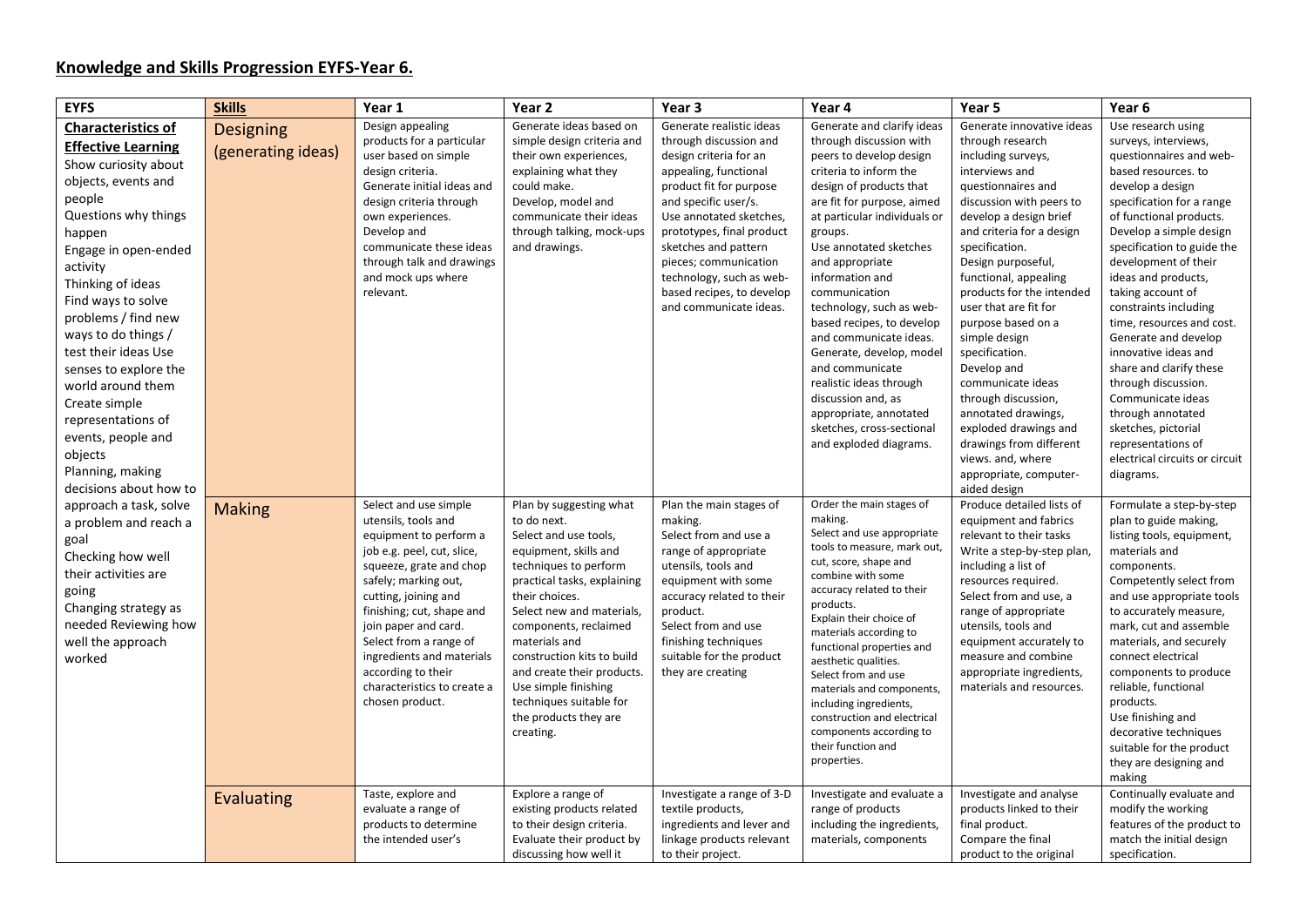|                                                                                                                                                                        |                       | preferences for the<br>product<br>Evaluate their ideas<br>throughout and finished<br>products against design<br>criteria, including<br>intended user and<br>purpose.                                                                                                                                                                  | works in relation to the<br>purpose, the user and<br>whether it meets the<br>original design criteria. | Test their product against<br>the original design criteria<br>and with the intended<br>user.<br>Evaluate the ongoing<br>work and the final<br>product with reference to<br>the design criteria and<br>the views of others.                                                                                | and techniques that are<br>used.<br>Test and evaluate their<br>own products against<br>design criteria and the<br>intended user and<br>purpose.<br>Evaluate their ideas and<br>products against their<br>own design criteria and<br>identify the strengths and<br>areas for improvement in<br>their work. | design specification and<br>record the evaluations.<br>Test products with<br>intended user and<br>critically evaluate the<br>quality of the design,<br>manufacture,<br>functionality and fitness<br>for purpose.<br>Consider the views of<br>others to improve their<br>work                  | Critically evaluate their<br>products against their<br>design specification,<br>intended user and<br>purpose, identifying<br>strengths and areas for<br>development, and<br>carrying out appropriate<br>tests.<br>Test the system to<br>demonstrate its<br>effectiveness for the<br>intended user and<br>purpose. |
|------------------------------------------------------------------------------------------------------------------------------------------------------------------------|-----------------------|---------------------------------------------------------------------------------------------------------------------------------------------------------------------------------------------------------------------------------------------------------------------------------------------------------------------------------------|--------------------------------------------------------------------------------------------------------|-----------------------------------------------------------------------------------------------------------------------------------------------------------------------------------------------------------------------------------------------------------------------------------------------------------|-----------------------------------------------------------------------------------------------------------------------------------------------------------------------------------------------------------------------------------------------------------------------------------------------------------|-----------------------------------------------------------------------------------------------------------------------------------------------------------------------------------------------------------------------------------------------------------------------------------------------|-------------------------------------------------------------------------------------------------------------------------------------------------------------------------------------------------------------------------------------------------------------------------------------------------------------------|
| <b>ELG: Expressive Arts</b>                                                                                                                                            | <b>Knowledge</b>      | Year 1                                                                                                                                                                                                                                                                                                                                | Year 2                                                                                                 | Year 3                                                                                                                                                                                                                                                                                                    | Year 4                                                                                                                                                                                                                                                                                                    | Year 5                                                                                                                                                                                                                                                                                        | Year <sub>6</sub>                                                                                                                                                                                                                                                                                                 |
| and Design - Creating<br>with Materials<br>Children at the<br>expected level of<br>development will:<br>Safely use and explore                                         | Food                  | Understand where a range of fruit and vegetables<br>come from e.g. farmed or grown at home.<br>Understand and use basic principles of a healthy and<br>varied diet to prepare dishes.<br>Know and use technical and sensory vocabulary<br>relevant to the project.                                                                    |                                                                                                        | Know how to use appropriate equipment and utensils<br>to prepare and combine food.<br>Know about a range of fresh and processed ingredients<br>appropriate for their product, and whether they are<br>grown, reared or caught.<br>Know and use relevant technical and sensory<br>vocabulary appropriately |                                                                                                                                                                                                                                                                                                           | Know how to use utensils and equipment including<br>heat sources to prepare and cook food.<br>Understand about seasonality in relation to food<br>products and the source of different food products.<br>Know and use relevant technical and sensory<br>vocabulary.                           |                                                                                                                                                                                                                                                                                                                   |
| a variety of materials,<br>tools and techniques,<br>experimenting with<br>colour, design, texture,<br>form and function                                                | <b>Structures</b>     | Know how to make freestanding structures stronger,<br>stiffer and more stable.<br>Know and use technical vocabulary relevant to the<br>project.                                                                                                                                                                                       |                                                                                                        | Develop and use knowledge of how to construct strong,<br>stiff shell structures. Develop and use knowledge of<br>nets of cubes and cuboids and, where appropriate,<br>more complex 3D shapes. Know and use technical<br>vocabulary relevant to the project.                                               |                                                                                                                                                                                                                                                                                                           | Understand how to strengthen, stiffen and reinforce 3-<br>D frameworks.<br>Know and use technical vocabulary relevant to the<br>project.                                                                                                                                                      |                                                                                                                                                                                                                                                                                                                   |
| Share their creations,<br>explaining the process<br>they have used<br>Make use of props and<br>materials when role<br>playing characters in<br>narratives and stories. | <b>Textiles</b>       | Understand how simple 3-D textile products are made,<br>using a template to create two identical shapes.<br>Understand how to join fabrics using different<br>techniques e.g. running stitch, glue, over stitch,<br>stapling.<br>Explore different finishing techniques Know and use<br>technical vocabulary relevant to the project. |                                                                                                        | Know how to strengthen, stiffen and reinforce existing<br>fabrics. Understand how to securely join two pieces of<br>fabric together. Understand the need for patterns and<br>seam allowances. Know and use technical vocabulary<br>relevant to the project.                                               |                                                                                                                                                                                                                                                                                                           | Produce a 3-D textile product from a combination of<br>accurately made pattern pieces, fabric shapes and<br>different fabrics.<br>Understand how fabrics can be strengthened, stiffened<br>and reinforced where appropriate.<br>Know and use technical vocabulary relevant to the<br>project. |                                                                                                                                                                                                                                                                                                                   |
|                                                                                                                                                                        | Mechanisms            | Explore and use sliders and levers.<br>Understand that different mechanisms produce<br>different types of movement.<br>Know and use technical vocabulary relevant to the<br>project.                                                                                                                                                  |                                                                                                        | Understand and use lever and linkage mechanisms.<br>Distinguish between fixed and loose pivots.<br>Know and use technical vocabulary relevant to the<br>project.                                                                                                                                          |                                                                                                                                                                                                                                                                                                           | Understand that mechanical and electrical systems<br>have an input, process and an output.<br>Understand how gears and pulleys can be used to<br>speed up, slow down or change the direction of<br>movement. Know and use technical vocabulary<br>relevant to the project.                    |                                                                                                                                                                                                                                                                                                                   |
|                                                                                                                                                                        | Electrical<br>systems |                                                                                                                                                                                                                                                                                                                                       |                                                                                                        | linked to science coverage.<br>Apply their understanding of computing to program<br>and control their products.<br>Know and use technical vocabulary relevant to the<br>project.                                                                                                                          | Understand and use electrical systems in their products                                                                                                                                                                                                                                                   | linked to science coverage.<br>Apply their understanding of computing to program,<br>monitor and control their products.<br>Know and use technical vocabulary relevant to the<br>project.                                                                                                     | Understand and use electrical systems in their products                                                                                                                                                                                                                                                           |